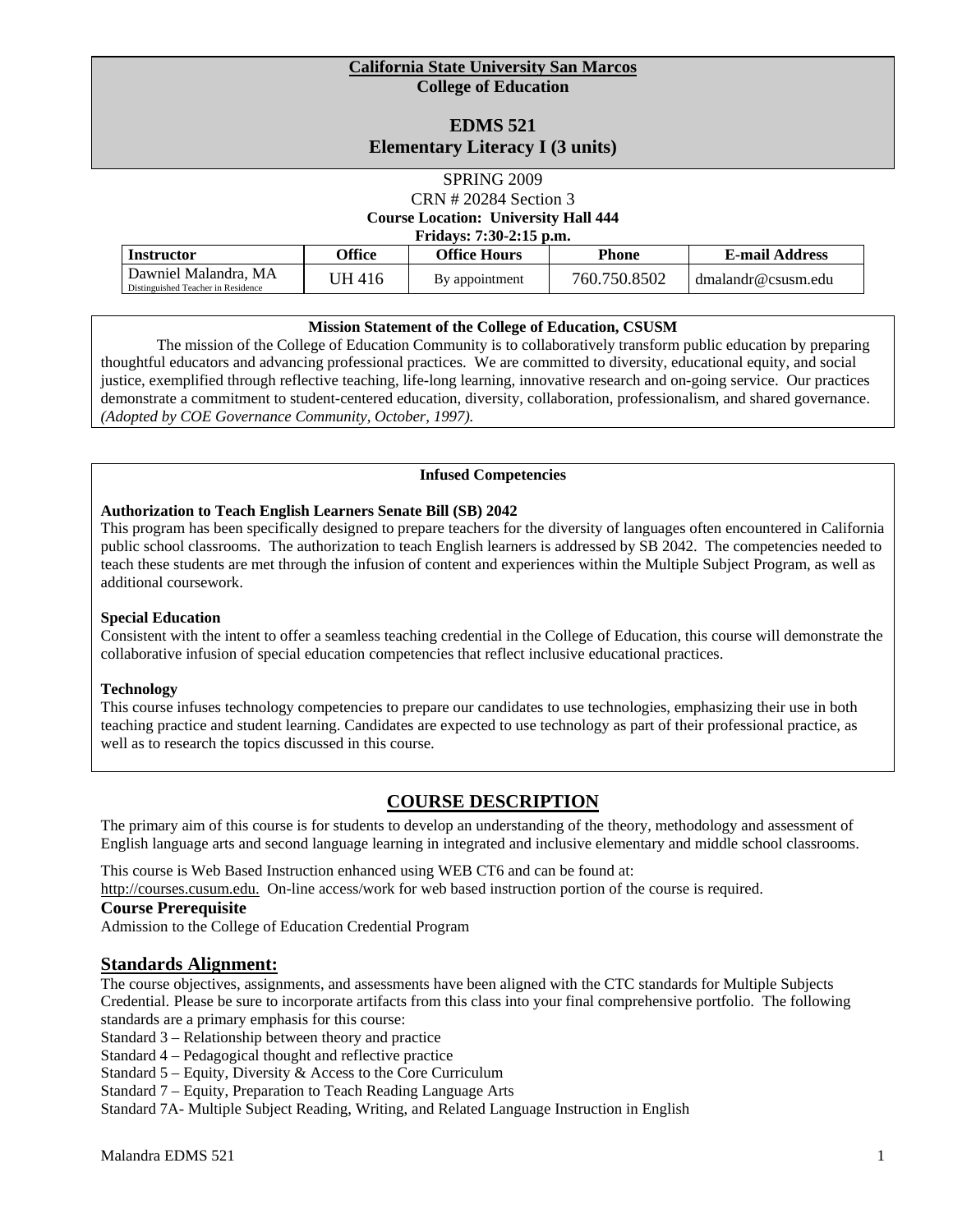## **Course Objectives**

KNOWLEDGE - Teacher candidates will:

- • Gain an understanding of how a first and second language is acquired.
- Gain an understanding of the reading process and its relationship to thought, language and learning and the knowledge of reading content including: word analysis, fluency, vocabulary- academic language- and background knowledge, reading comprehension, literary response and analysis.
- Gain understanding of how to learn to read and write in first and second languages.
- • Become familiar with how to "deliver a comprehensive program of systematic, explicit instruction in reading, writing, listening, and speaking aligned to the state adopted English Language Arts Content Standards and the Reading/Language Arts Framework (2007).
- Become familiar with "multiple monitoring measures within the three basic types of assessments to determine students' progress towards state adopted content standards."
- Become familiar with "differentiated reading instruction and interventions to meet the needs of the *full range of learners (including struggling readers, students with special needs, English learners, speakers of non-standard English, and advanced learners)* who have varied reading levels and language backgrounds."

#### SKILLS - Teacher candidates will:

- Become sensitive observers of children's language using behaviors.
- "Demonstrate knowledge and ability to utilize multiple monitoring measures within the three basic types of assessments to determine students' progress towards state adopted content standards: entry level assessment for instructional planning, monitoring student progress, post test or summative assessment."
- "Be able to analyze and interpret results [of children's reading and writing behaviors] to plan effective and differentiated instruction and interventions."
- • "Demonstrate knowledge of components of effective instructional delivery in reading, writing and listening and speaking."
- Develop the ability to select appropriate materials and instructional strategies to meet the individual needs of students and use "State Board of Education (SBE)-adopted core instructional materials for both instruction and intervention"
- Develop the ability to differentiate literacy instruction in order to provide Universal Access.
- Learn how to organize the classroom for teaching reading and writing to the *full range of learners (including struggling readers, students with special needs, English learners, speakers of non-standard English, and advanced learners)* who have varied reading levels and language backgrounds

#### ATTITUDES AND VALUES – Teacher candidates will:

- Develop an appreciation for the natural language abilities children possess for processing and producing print.
- To appreciate the need and value of integrating reading writing into all curricular areas
- Affirm the importance of a rich environment for an effective language arts program.
- Develop a sensitivity to and appreciation for culturally and linguistically diverse learners.
- Develop a sensitivity to and appreciation for the importance of reading and writing for students' own personal and professional growth.
- Develop a respect for each student, his/her abilities and background and the student's right to instruction that meets his/her individual needs.

#### **GENERAL CONSIDERATIONS**

#### **California Teacher Performance Assessment (CalTPA)**

Beginning July 1, 2008 all California credential candidates must successfully complete a state-approved system of teacher performance assessment (TPA), to be embedded in the credential program of preparation. At CSUSM this assessment system is called the CalTPA or the TPA for short.

To assist your successful completion of the TPA a series of informational seminars are offered over the course of the program. TPA related questions and logistical concerns are to be addressed during the seminars. Your attendance to TPA seminars will greatly contribute to your success on the assessment.

 Additionally, COE classes use common pedagogical language, lesson plans (lesson designs), and unit plans (unit designs) in order to support and ensure your success on the TPA and more importantly in your credential program.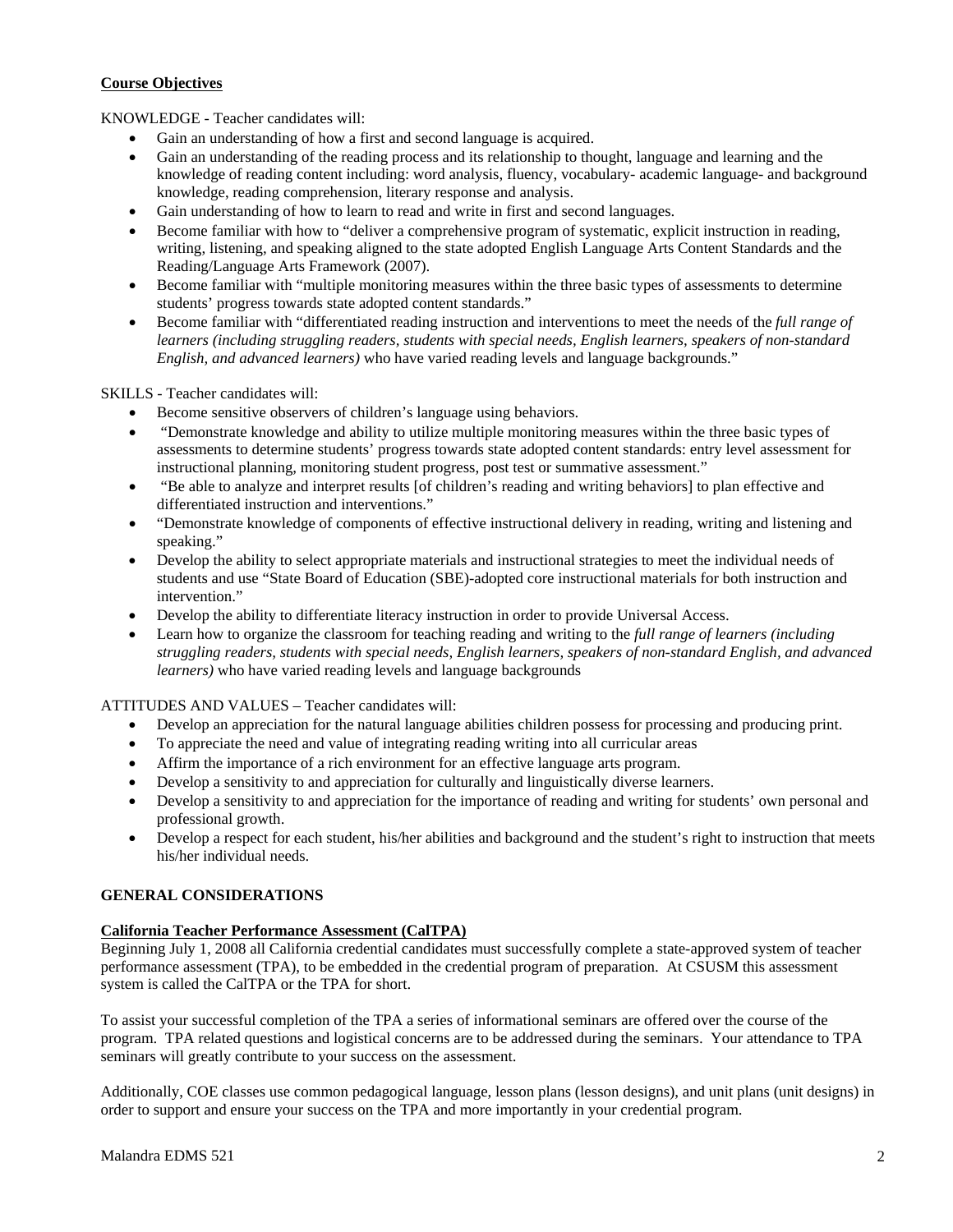The CalTPA Candidate Handbook, TPA seminar schedule, and other TPA support materials can be found on the COE website provided at the website provided: http://www.csusm.edu/coe/CalTPA/ProgramMaterialsTPA.html

#### **Outcomes and Standards**

 for Accreditation of Teacher Education (NCATE), the Interstate New Teacher Assessment and Support Consortium The context for, and scope of this course is aligned with standards for the Cross-cultural Language and Academic Development (CLAD) endorsement, as articulated by the California Commission on Teacher Credentialing (CTC), and as approved by the faculty of the College of Education in development of the program approval documents. Further consideration has been given to the alignment of standards for multicultural education as articulated by the National Council (INTASC), and the National Board for Professional Teaching Standards (NBPTS). Emphasis is placed on learning outcomes (what you know and can demonstrate) rather than on inputs (putting in "seat time", meeting minimum criteria for assignments, checking off tasks and activities), and how these outcomes correspond to your potential to enhance student learning as a new teacher.

#### **Authorization to Teach English Learners**

This credential program has been specifically designed to prepare teachers for the diversity of languages often encountered in California public school classrooms. The authorization to teach English learners is met through the infusion of content and experiences within the credential program, as well as additional coursework. Students successfully completing this program receive a credential with authorization to teach English learners. *(Approved by CCTC in SB 2042 Program Standards, August 02)* 

#### **CSUSM Academic Honesty Policy**

 other sources must have appropriate references to the original sources. Any quoted material should give credit to the source "Students will be expected to adhere to standards of academic honesty and integrity, as outlined in the Student Academic Honesty Policy. All written work and oral assignments must be original work. All ideas/materials that are borrowed from and be punctuated with quotation marks.

Students are responsible for honest completion of their work including examinations. There will be no tolerance for infractions. If you believe there has been an infraction by someone in the class, please bring it to the instructor's attention. The instructor reserves the right to discipline any student for academic dishonesty in accordance with the general rules and regulations of the university. Disciplinary action may include the lowering of grades and/or the assignment of a failing grade for an exam, assignment, or the class as a whole."

#### **Appeals**

.

Every student has the right to appeal grades, or appeal for redress of grievances incurred in the context of any course. Disputes may be resolved informally with the professor, or through the formal appeal process. For the latter, consult Dr. P. Kelly, Associate Dean.

**Students with Disabilities Requiring Reasonable Accommodations** Every student has the right to equitable educational consideration and appropriate accommodation. Students having differing ability (mobility, sight, hearing, documented learning challenges, first language/English as a second language) are requested to contact the professor at the earliest opportunity. Every effort will be made to accommodate special need. Students are reminded of the availability of Disabled Student Services, the Writing Center, technology assistance in the computer labs, and other student support services available as part of reasonable accommodation for special needs students.

 more private setting. Students are approved for services through the Disabled Student Services Office (DSS). This office is located in Craven Hall 5205, and can be contacted by phone at (760) 750-4905, or TTY (760) 750-4909. Students authorized by DSS to receive reasonable accommodations should meet with their instructor during office hours or, in order to ensure confidentiality, in a

 least 2,500 words (approximately 10 pages) which can be administered in a variety of ways. Writing requirements for this **Writing:** In keeping with the All-University Writing Requirement, all 3 unit courses must have a writing component of at course will be met as described in the assignments.

#### **Plagiarism**

As an educator, it is expected that each student will do his/her own work, and contribute equally to group projects and processes. Plagiarism or cheating is unacceptable under any circumstances. If you are in doubt about whether your work is paraphrased or plagiarized see the Plagiarism Prevention for Students website **http://library.csusm.edu/plagiarism/index.html**. If there are questions about academic honesty, please consult the University catalog. All work submitted for this course should reflect students' efforts. When relying on supporting documents authored by others, cite them clearly and completely using American Psychological Association (APA) manual,  $5<sup>th</sup>$  edition. Failure to do so may result in failure of the course.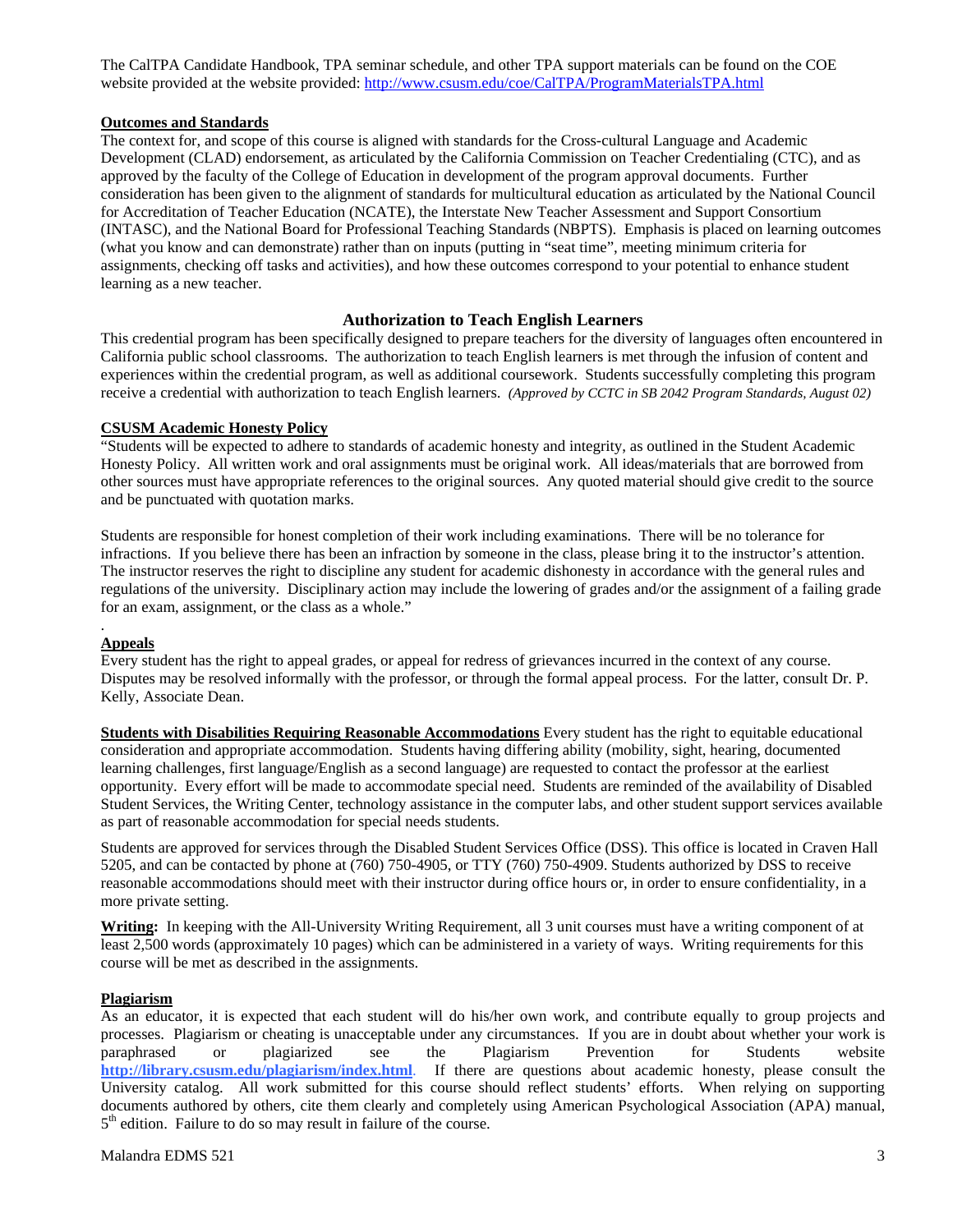# **Electronic Communication Protocol (E-mail & Online Discussion Protocol)**

 sent with all upper case letters, major typos, or slang; often communicate more than the sender originally intended. With that said, please be mindful of all e-mail and on-line discussion messages you send, to your colleagues, to faculty members in the College of Education, or to persons within the greater educational community. All electronic messages should be crafted Email & On-Line Discussion Protocol: Electronic correspondence (e-mail and on-line discussion) is a part of your professional interactions. If you need to contact the instructor or other students, e-mail is often the easiest way to do so. It is my intention to respond to all received e-mails in a timely manner. Please be reminded that e-mail and on-line discussions are a very specific form of communication, with their own form of nuances and meanings. For instance, electronic messages with professionalism and care.

Things to consider:

- Would I say in person what this electronic message specifically says?
- How could this message be misconstrued?
- Does this message represent my highest self?
- Am I sending this electronic message to avoid a face-to-face conversation?

In addition, if there is ever a concern with an electronic message sent to you, please talk with the author in person in order to correct any confusion.

All electronic messages should be crafted with professionalism and care. For more guidance see Core Rules of Netiquette at *http://www.albion.com/netiquette/corerules.html.* 

## **COURSE REQUIREMENTS**

**College of Education Attendance Policy:** Due to the dynamic and interactive nature of courses in the College of Education, all students are expected to attend all classes and participate actively. Absences and late arrivals/early departures will affect the final grade. The COE attendance policy states, "At a minimum, students must attend 80% of class time, or s/he may not receive a passing grade for the course at the discretion of the instructor. Individual instructors may adopt more stringent attendance requirements." (*Adopted by the CE Governance Community, December, 1997)* 

## **Student Participation and Attendance**

 The course deals with complex material processed in a variety of ways. Structured interactions, group processes, oral presentations, guided discussion of readings, and self-disclosure exercises are the norm. **Students are expected to have or in variously structured groups.** The degree of your engagement in these processes forms the basis for points assigned. **read assigned materials by the date indicated in the syllabus, and should be prepared to discuss readings individually**  Due to the fast paced and highly interactive nature of the course, regular attendance and full participation are expected: teaching and learning is difficult (if not impossible) if one is not present for and engaged in the process.

Therefore, the above College Attendance Policy is amplified as follows:

**1**. Missing more than 1 class meeting will result in the reduction of one letter grade.

**2.** Arriving late or leaving early on more than two occasions will result in the reduction of one letter grade.

 **3.** Illness and emergency circumstances will be considered/negotiated on a case-by-case basis. *Please notify the instructor in writing (email) as soon as possible* so that handouts can be saved for you. These measures should not be considered punitive, as students are expected to establish appropriate personal, academic and career-ladder priorities. Therefore these measures should be viewed as taking appropriate individual responsibility for one's own learning in a democratic, collaborative and reciprocal-learning environment. **Should students have extenuating circumstances, please contact the instructor as soon as possible.** 

# **Required Texts**

- California Department of Education. (1999). *Reading Language Arts Framework for California Public Schools: Kindergarten through grade twelve.* Available on-line.
- • Johns, J. (2000). *Basic Reading Inventory: Pre-primer through Grade Twelve and Early Literacy Assessments. 9th Edition.* Kendall-Hunt.
- • Flint, A. S. (2008). *Literate Lives: Teaching Reading and Writing in Elementary Classrooms.* John Wiley & Sons, Inc.
- • Zarrillo, J. J. (2002). *Ready for RICA: A test preparation guide for California's Reading Instruction Competence Assessment.* Merrill Prentice Hall.(packaged as one).

# **Optional Texts**

• Cunningham, P. *Phonics They Use* 

 **NOTE:** Assigned texts and readings **MUST** be brought to class sessions according to the course schedule. Malandra EDMS 521 4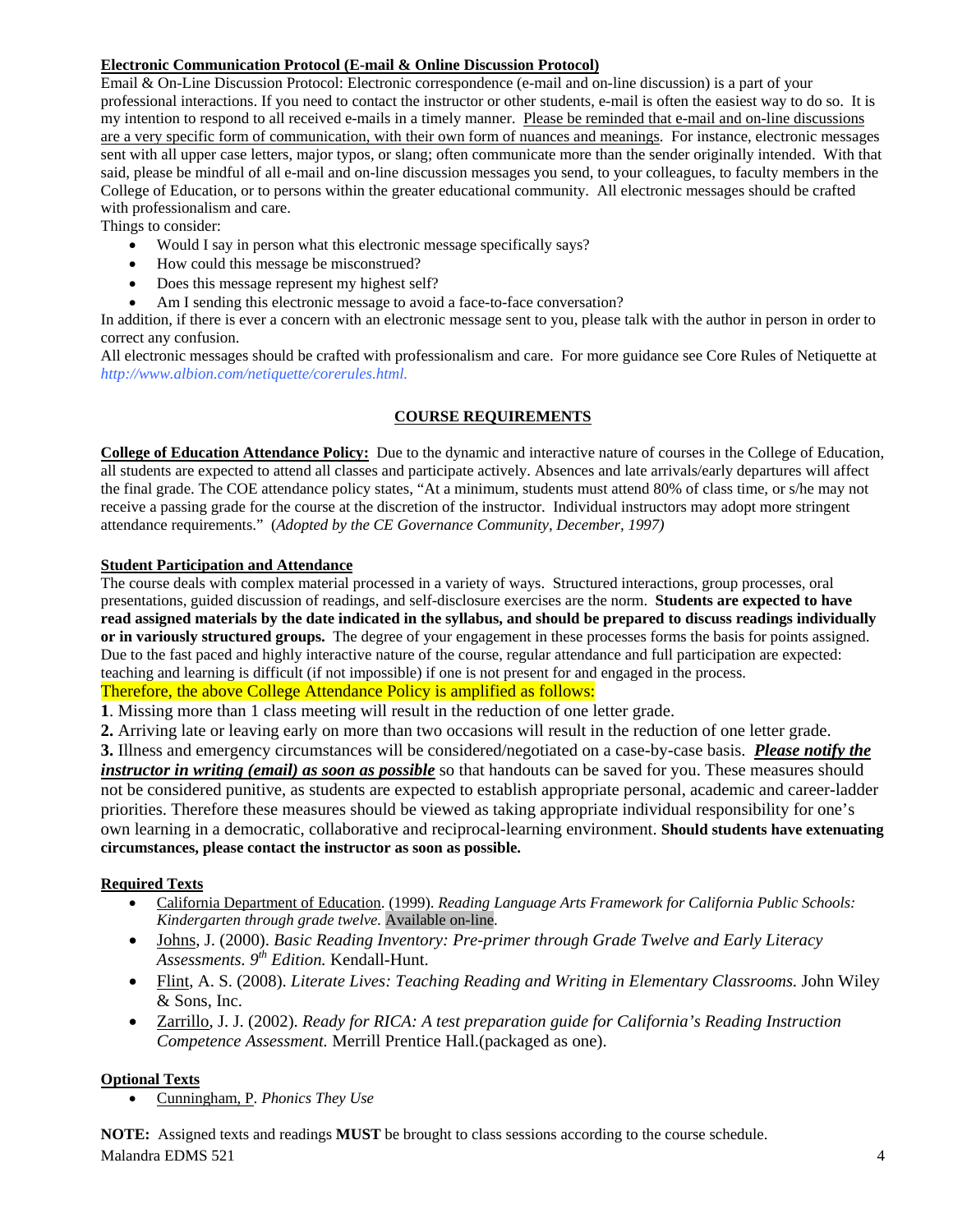# **Grading Policy**

 All required work is expected to be on time. One grade level will be deducted for late assignments (e.g., an "A" assignment All students will come prepared to class; readings and homework assignments are listed on the dates on which they are due. that is submitted late will be marked down to a "B"). Unless prior instructor approval is secured, assignments will not be accepted three class sessions after which they are due. Exceptions will be handled on a case-by-case basis, as determined by the instructor.

#### **Grading Emphasis**

 affected as a result of this oversight. Each written assignment will be graded approximately 80% on content and context (detail, logic, synthesis of information, depth of analysis, etc.), and 20% on mechanics (grammar, syntax, spelling, format, uniformity of citation, etc.). All citations, where appropriate, will use American Psychological Association (APA) format.<br>Consult American Psychological Association (APA) Manual, 5<sup>th</sup> edition for citation guidance. It is expected that students will proofread and edit their assignments prior to submission. Students will ensure that the text is error-free (grammar, spelling), and ideas are logically and concisely presented. The assignment's grade will be negatively

Grading will also include a component of "professional demeanor." Students will conduct themselves in ways that are generally expected of those who are entering the education profession. This includes but is not limited to:

- On-time arrival to all class sessions;
- Advance preparation of readings and timely submission of assignments;
- Respectful participation in all settings (e.g., whole group, small group, in/outside of class);
- Carefully considered, culturally aware approaches to solution-finding.

The following grading scale will be used:

| $93 - 100A$ |       | $75 - 79$    | $C+$ |
|-------------|-------|--------------|------|
| $90 - 92$   | $A -$ | $72 - 74$    | C    |
| $88 - 89$   | B+    | $70 - 71$    | $C-$ |
| $83 - 87$   | В     | $60 - 69$    | Ð    |
| $80 - 82$   | В-    | $59 -$ helow | F    |

#### **COURSE ASSIGNMENTS/POINTS POSSIBLE**

| <b>Total</b>                                                        | 100 points |
|---------------------------------------------------------------------|------------|
| Professional Disposition (Attendance/Participation/Professionalism) | 15 points  |
| Reading Reflections (independent)                                   | 14 points  |
| Literacy Game (partner/small group)                                 | 15 points  |
| Assessment Table (group/independent)                                | 10 points  |
| Reading Strategy Lesson Plan (independent or partner)               | 25 points  |
| Field Observations of Literacy Instruction (independent)            | 21 points  |

**Please note assignments are due whether or not you are present in class that day. On the required due date, turn in your assignment to WebCT. A hard copy of certain assignments needs to be turned in to class. Please refer to the class schedule for this information.** 

**While this syllabus is carefully planned, it may be modified at any time in response to the needs and interests of the class.**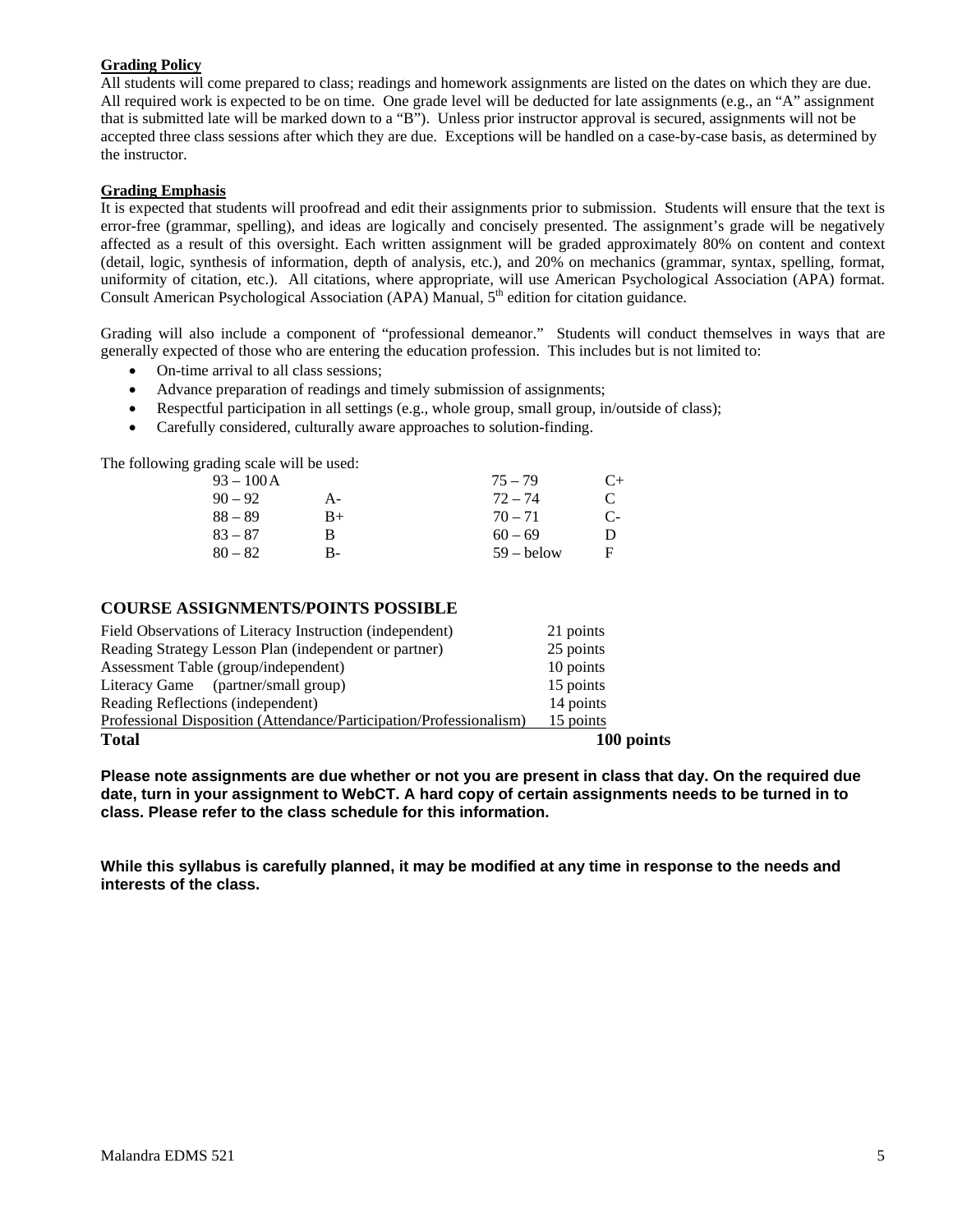# **COURSE ASSIGNMENTS**

# 9 **FIELD OBSERVATIONS (21 points total)**

## Overview:

Field Observations show you have observed specific literacy strategies in the classroom; these strategies are related to RICA areas. Here is a list of RICA areas and the chapter in *Ready for RICA* in which you can read about them. You will complete one Field Observation Form for three (3) of the nine (9) topics listed.

| <b>EDMS 521</b>                                                |
|----------------------------------------------------------------|
| Ongoing assessment (Chapter 1)                                 |
| Planning, organizing, managing reading instruction (Chapter 2) |
| Phonemic Awareness (Chapter 3)                                 |
| Concepts about Print (Chapter 4)                               |
| Phonics Instruction (Chapter 5)                                |
| Spelling Instruction (Chapter 6)                               |
| Reading Comprehension – Narrative (Chapter 7)                  |
| Vocabulary Development (Chapter 12)                            |
| Structure of the English Language (Chapter 13)                 |

## What To Do:

Observe in any public education classrooms. Below is an example of a Field Observation – use this format. In each Field Observation, write observations of lessons related to balanced literacy and the RICA content areas taught in EDMS 521. Write observations of the teacher and students in the "Activity" section; explain how each activity relates to a RICA area. Be very specific (150 words or more on each side of the table – though that's not so in the example) and use 1.5 spacing!

 Below is the observation form with a brief example. Replicate the form on your computer. Completed forms should be no will submit them individually on WebCT. longer than one full page. To complete the forms, type them using size 10 Times New Roman font, with 1  $\frac{1}{2}$  spacing. You

# 9 **READING STRATEGY LESSON PLAN (25 points)**

Overview:

| <b>Name: Ima Literate</b>                                                                                                                                                                                                                                                                                                                                                                                                                                                                                                                                                                                                                                                                                                                                                            | <b>Observation Date: 9/17/08</b>                                                                                                                                                                                                                                                                                                                                                                                                                                                                                                                                                                                                                                                                                                                                                                                                                                                                                                                                                                                                                                |  |  |
|--------------------------------------------------------------------------------------------------------------------------------------------------------------------------------------------------------------------------------------------------------------------------------------------------------------------------------------------------------------------------------------------------------------------------------------------------------------------------------------------------------------------------------------------------------------------------------------------------------------------------------------------------------------------------------------------------------------------------------------------------------------------------------------|-----------------------------------------------------------------------------------------------------------------------------------------------------------------------------------------------------------------------------------------------------------------------------------------------------------------------------------------------------------------------------------------------------------------------------------------------------------------------------------------------------------------------------------------------------------------------------------------------------------------------------------------------------------------------------------------------------------------------------------------------------------------------------------------------------------------------------------------------------------------------------------------------------------------------------------------------------------------------------------------------------------------------------------------------------------------|--|--|
| <b>Reading/Writing Topics:</b> Concepts about Print, Early Writing, Beginning Phonics                                                                                                                                                                                                                                                                                                                                                                                                                                                                                                                                                                                                                                                                                                |                                                                                                                                                                                                                                                                                                                                                                                                                                                                                                                                                                                                                                                                                                                                                                                                                                                                                                                                                                                                                                                                 |  |  |
| Grade Level: Kindergarten                                                                                                                                                                                                                                                                                                                                                                                                                                                                                                                                                                                                                                                                                                                                                            | <b>Additional Descriptors: SEI class</b>                                                                                                                                                                                                                                                                                                                                                                                                                                                                                                                                                                                                                                                                                                                                                                                                                                                                                                                                                                                                                        |  |  |
| <b>Activity:</b><br>The teacher taught the "B" sound using alphabet cards<br>and the pocket chart. The students sat together on the<br>carpet as a whole group. The teacher asked the<br>students to help him place the picture cards that<br>represented words starting with "B" in the pocket<br>chart. Some pictures represented words starting with<br>other letters, so students had to decide which ones did<br>and which ones did not go in the pocket chart. The<br>teacher then had them look for "B" word cards (that<br>went with the "B" picture cards). Then, the teacher had<br>the students work at the tables writing words beginning<br>with "B" then illustrated the following – bird, ball,<br>balloon, and boat.<br>(You would continue explaining what you saw) | To what RICA area(s) does this activity relate?<br>In the literacy lesson that I observed, I identified two RICA topics,<br>"Concepts about Print" and "Phonics." I learned that concepts about<br>print instruction can be taught effectively in a whole group when the<br>teacher uses interactive activities. In this lesson, I noticed that the<br>children were engaged in identifying letter "B" because they enjoyed<br>matching the letter "B" and the picture cards representing words with<br>the $/b/$ sound.<br>The second RICA topic I identified is "Phonics." I learned phonics<br>instruction starts at a very basic level. Here, students looked for words<br>using the letter "B" by sorting word cards by the first letter. I learned<br>you can make accommodations for Spanish dominant EL students when<br>the teacher used some words that were close cognates (ball-bola) to help<br>the students make connections between English and Spanish letter-<br>sound relationships.<br>(You would continue explaining how activities relate) |  |  |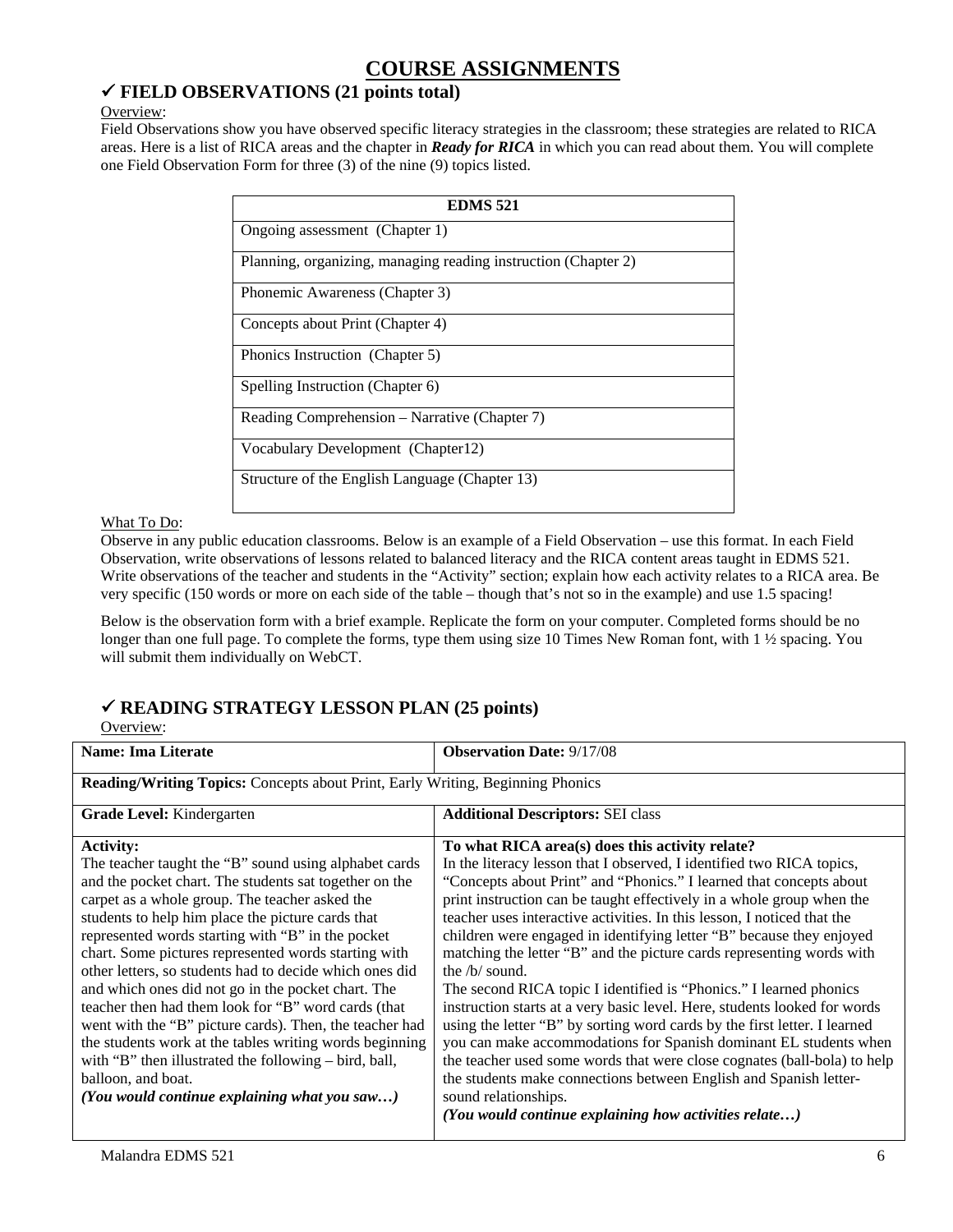Independently or with a partner, present a READING strategy lesson of no more than 15 minutes. Make it *active, interesting, meaningful and accessible* to diverse students. It can be a mini-lesson, direct instruction, inquiry, or any format you choose. Sample lessons might include:

- Monitoring Reading or Comprehension
- Making predictions
- Phonics or Phonemic Awareness
- Organizing information while you read
- Relating what you are reading to what you already know
- Finding the main idea of a story
- Identifying story elements
- Identifying patterns in a text
- Making inferences
- **Summarizing**
- Using context clues to figure out words you don't know
- Using graphic organizers for comprehension

#### What To Do:

 The mini-lesson should have an Into, Through, and Beyond. Select one of the instructional strategies from the Lesson Plan assigned in 511, and present it to the class as a mini-lesson.

## **Use this template for your mini-lesson:**

| <b>Lesson Design by___</b>                                                             |
|----------------------------------------------------------------------------------------|
| <b>Title of the Lesson:</b>                                                            |
| <b>Grade Level:</b>                                                                    |
| <b>CA Content Standard (s):</b>                                                        |
| <b>Learning Goal (s)-Objectives</b>                                                    |
| (Cognitive, Affective, Psychomotor, Language)                                          |
| <b>Students will:</b>                                                                  |
| <b>Instructional Strategies</b> *(See Below)                                           |
|                                                                                        |
| <b>INTO</b>                                                                            |
|                                                                                        |
| <b>THROUGH</b>                                                                         |
|                                                                                        |
| <b>CLOSURE</b>                                                                         |
|                                                                                        |
| <b>BEYOND</b>                                                                          |
|                                                                                        |
| Differentiation Strategies for ELL students and students with special needs:           |
| (Content-Process-Product)                                                              |
|                                                                                        |
| Assessment(s):                                                                         |
| (Describe and state if it is Entry Level, Formative-Progress Monitoring, or Summative) |
|                                                                                        |
|                                                                                        |
| <b>Rationale:</b>                                                                      |
| (Explain why you chose these strategies, groupings, etc)                               |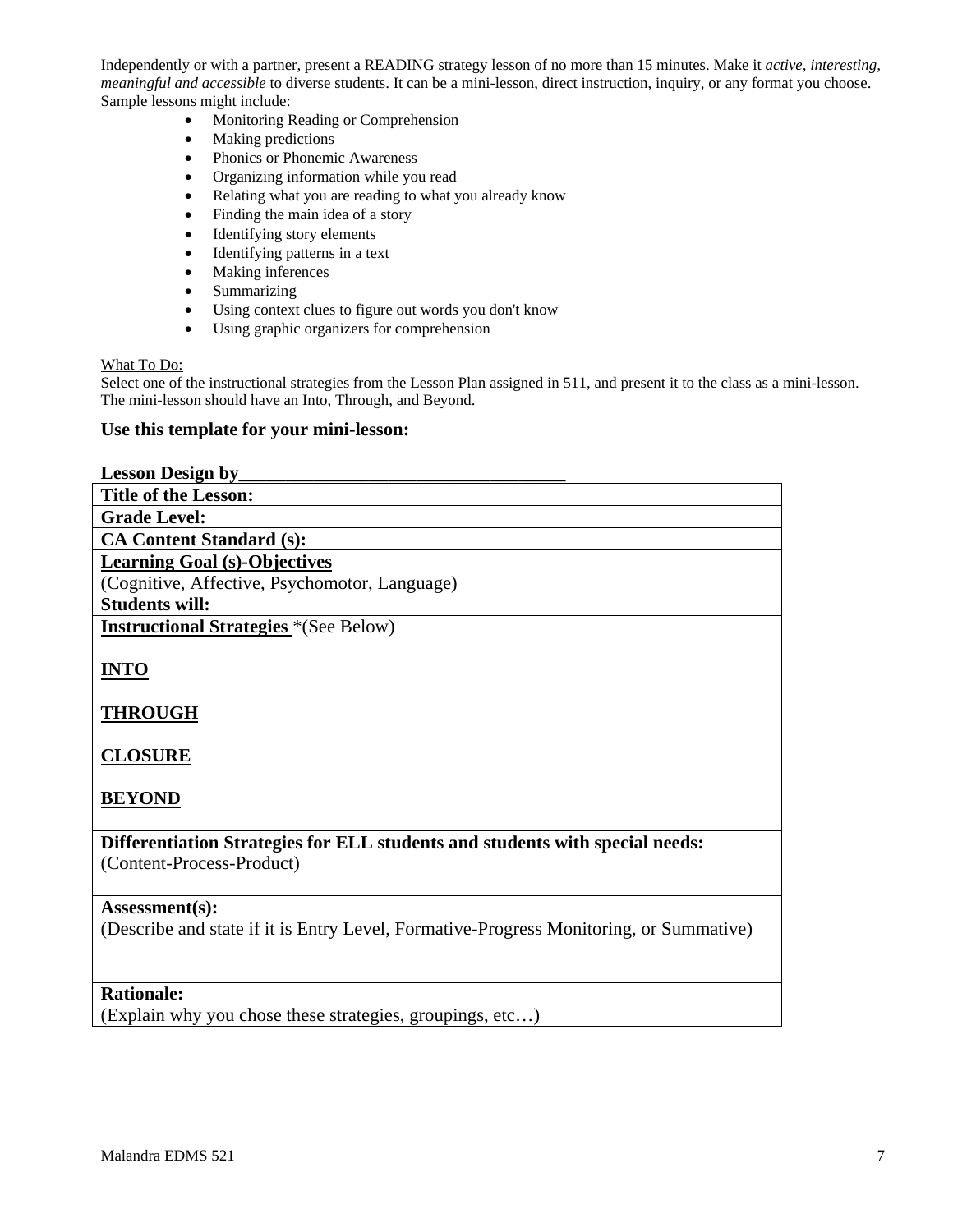# **\* Instructional Strategies**

# • INTO

Write a paragraph that describes what you will do prior to teaching the lesson to connect to students' prior knowledge and to engage them in the topic.

Describe Instructional Strategies

Describe Student Activities

# • THROUGH

Write a detailed instructional plan of what you will do when teaching the reading lesson. What will you do for each of the following steps of instruction?

o Modeled instruction: ("I do")

Describe Instructional Strategies Describe Student Activities

o Shared instruction: ("We do")

Describe Instructional Strategies

Describe Student Activities

o Guided instruction ("You do")

Describe Instructional Strategies

Describe Student Activities

• CLOSURE

Write a paragraph that describes how you will end the lesson

• BEYOND

Write a paragraph that describes how you want students to apply what you have taught them to do in this lesson as they continue reading in the overall reading unit you have chosen. How will you reinforce and review the key concepts and skills of this lesson so that they continue applying them?

# <sup>9</sup> **ASSESSMENT TABLE (10 points)**

## Overview:

 be performing some of these assessments in EDMS 522 in your Literacy Case Study. Keep it until then! This is designed to familiarize you with a variety of assessments and evidence of student learning. You will

What to do:

- • Copy the form into your computer *you will need more room, so resize the table to*  *accommodate your writing, and reorient the page to landscape.*
- Complete a descriptive list of 5 different assessments. Be complete in your descriptions. Type your responses.

| Tropophicus Tuote |                                           |                                         |                                                                              |                                                                                   |                                                                                                |                                                         |
|-------------------|-------------------------------------------|-----------------------------------------|------------------------------------------------------------------------------|-----------------------------------------------------------------------------------|------------------------------------------------------------------------------------------------|---------------------------------------------------------|
|                   | What is the<br>name of the<br>assessment? | What does the<br>assessment<br>measure? | Is it entry level,<br>summative, progress<br>monitoring or a<br>combination? | How do you administer<br>this assessment?<br>How do you score this<br>assessment? | To whom will the<br>assessment be<br>given? (All, ELLs,<br><b>Struggling students,</b><br>etc) | How might the<br>results of this<br>assessment be used? |
|                   |                                           |                                         |                                                                              |                                                                                   |                                                                                                |                                                         |
|                   | 2.                                        |                                         |                                                                              |                                                                                   |                                                                                                |                                                         |
|                   | 3.                                        |                                         |                                                                              |                                                                                   |                                                                                                |                                                         |
|                   | 4.                                        |                                         |                                                                              |                                                                                   |                                                                                                |                                                         |
|                   | 5.                                        |                                         |                                                                              |                                                                                   |                                                                                                |                                                         |

## **Assessment Table**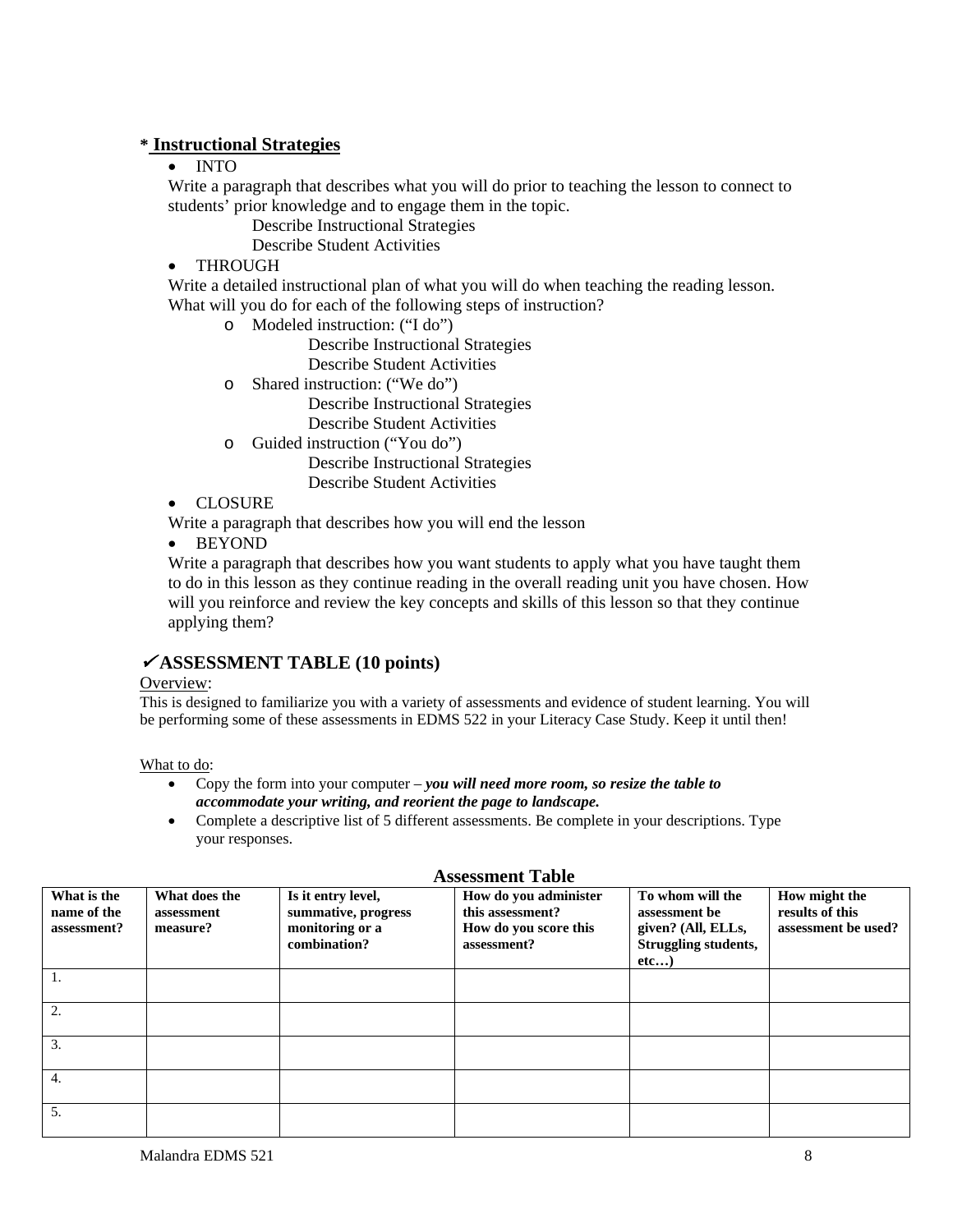# <sup>9</sup> **LITERACY GAME (15 points)**

## Overview:

Assessment drives instruction. Teachers use many assessments throughout a day to determine what students know. With that information, they make decisions about what – and how – to teach.

Assessment comes in many forms, and it can be fun as well as informative. You and a partner(s) will be assigned one chapter from *Ready for RICA*. You have two goals: fairly assess your classmates on their understanding of the chapter; *everyone* involved for the full 15 minutes we play.

## What to do:

1. With your partners create a list of 10 important ideas from your chapter.

 1. With your partners create a list of 10 important ideas from your chapter. 2. Create a game focusing on those facts. Model your game after Jeopardy, Pictionary, Cranium, Concentration, Monopoly, etc. Organize your game to play as a class, or break into groups to play.

3. Questions to ask yourself as you create the game:

- (a.) Will everyone be involved?
- Is this a fair assessment?
- Does this game show you who knows the facts and who doesn't? (b.) Is this a fair assessment? (c.) Does this game show you who knows the facts and who doesn't? (d.) What strategies would you use to help those struggling students?
- 

 4. Submit your game to WebCT. Have one member publish your game in WebCT for the entire class. Bring your game and any necessary playing materials to class on the due date.

# 9 **READING REFLECTIONS (14 points total)**

 reading. If the readings are from more than one book, try to comment on more than one book. We will use It is expected that everyone will understand all the readings and will come to class prepared to discuss them. Write at least 3 comments or questions from the readings for that session. **Do not summarize**. Please give thoughtful reactions, responses, and reflections. They should show that you have done the these as the basis of our discussion at the beginning of some classes. Therefore, you must bring a hard copy to each class as well as submit them on WebCT. They will be due to Webct by the start of each class session and I will collect them each session. No points will be given if they are turned in late.

# 9 **PROFESSIONAL DISPOSTIONS (15 points total)**

#### Overview:

 Grading in 521 includes a component of "professional disposition." Students in the College of Education are to conduct themselves in ways expected of those entering the profession. Disposition includes:

- General classroom attendance, promptness, and participation
- Attention to classroom discussion protocols
- Social and cooperative skills
- Attention to assignments (deadlines, quality, multi-tasking)
- General classroom demeanor and attitude
- Flexibility
- Openness to and enthusiasm for learning

 You will be given an opportunity to evaluate yourself in professional dispositions; your instructor will take your self-evaluation into consideration in determining your score.

#### **While this syllabus is carefully planned, it may be modified at any time in response to the needs and interests of the class.**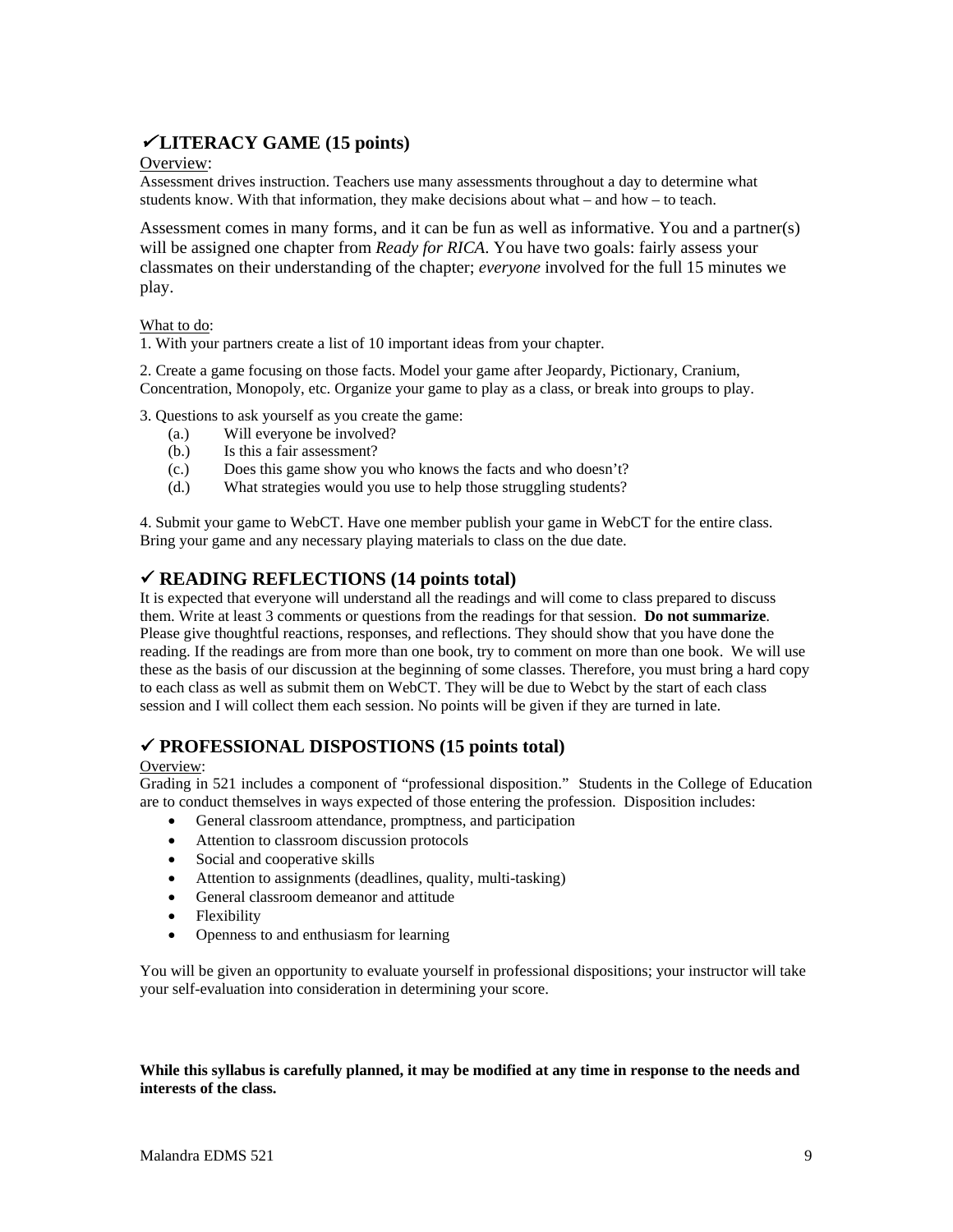# **Course Outline EDMS 521 BRING BOOKS TO CLASS SESSIONS AS INDICATED**

**(While this schedule is carefully planned, it may be modified at any time.)** 

| <b>Date</b>      | <b>Topic</b>                                               | <b>Readings/Assignments Due</b>                                             |  |
|------------------|------------------------------------------------------------|-----------------------------------------------------------------------------|--|
| <b>Session 1</b> | Course Overview<br>$\bullet$                               | <b>READ:</b>                                                                |  |
| January 23       | <b>Building Community</b><br>$\bullet$                     | Flint: Chapter 1 (Reading and Learners)                                     |  |
|                  | <b>ELA</b> Standards<br>$\bullet$                          | Zarillo: Chapter 1 (Assessment)                                             |  |
|                  | Literacy Assessment<br>$\bullet$                           | <b>BRING:</b><br><b>SYLLABUS!</b><br>$\bullet$                              |  |
|                  |                                                            | Copy of the ELA Standards for the grade                                     |  |
|                  |                                                            | level you will be teaching (or want to                                      |  |
|                  |                                                            | teach)                                                                      |  |
|                  |                                                            | http://www.cde.ca.gov                                                       |  |
| <b>Session 2</b> | Phonemic Awareness & Concepts About<br>$\bullet$           | <b>READ:</b>                                                                |  |
| January 30       | Print                                                      | Flint: Chapter 2 (Oral Language)<br>Zarillo: Chapter 3 (Phonemic Awareness) |  |
|                  | Literacy Assessment<br>$\bullet$                           | Chapter 4 (Concepts About Print)                                            |  |
|                  |                                                            | <b>BRING:</b>                                                               |  |
|                  |                                                            | Johns                                                                       |  |
|                  |                                                            | Flint                                                                       |  |
|                  |                                                            | Due:                                                                        |  |
|                  |                                                            | Reading Reflection1                                                         |  |
| <b>Session 3</b> | Phonics & Spelling<br>$\bullet$<br>Presenter: Jesse Atkins | <b>READ:</b><br>Flint: Chapter 6 (Emergent Readers & Writers)               |  |
| February 6       | $\bullet$                                                  | Zarillo: Chapter 5 (Phonics)                                                |  |
|                  |                                                            | Chapter 6 (Spelling)                                                        |  |
|                  |                                                            | <b>BRING:</b>                                                               |  |
|                  |                                                            | Flint                                                                       |  |
|                  |                                                            | Due:                                                                        |  |
|                  |                                                            | Reading Reflection 2<br>Field Observation 1 (WebCT)                         |  |
| <b>Session 4</b> | Fluency<br>٠                                               | <b>READ:</b>                                                                |  |
| February 13      | Writing                                                    | Flint, Chapter 7 (Beginning Readers & Writers)                              |  |
|                  |                                                            | <b>BRING:</b>                                                               |  |
|                  |                                                            | Flint<br>$\bullet$                                                          |  |
|                  |                                                            | Due:<br>Reading Reflection 3                                                |  |
| <b>Session 5</b> | Reading Comprehension-Narrative<br>$\bullet$               | <b>READ:</b>                                                                |  |
| February 20      | Reading Strategy Lesson Presentations                      | Flint, Chapter 8 (Intermediate Readers & Writers)                           |  |
|                  |                                                            | <b>BRING:</b>                                                               |  |
|                  |                                                            | Flint                                                                       |  |
|                  |                                                            | <b>Due:</b>                                                                 |  |
|                  |                                                            | Reading Reflection 4<br>Field Observation 2 (WebCT)                         |  |
|                  |                                                            |                                                                             |  |
| <b>Session 6</b> | Reading Comprehension-Narrative<br>$\bullet$               | <b>READ:</b>                                                                |  |
| February 27      | Reading Strategy Lesson Presentations                      | Flint, Chapter 10 (Facilitating Lit. Discussions)                           |  |
|                  | Presenter: Erik Johnson                                    | <b>BRING:</b>                                                               |  |
|                  |                                                            | Flint<br>$\bullet$                                                          |  |
|                  |                                                            | Due:<br>Reading Reflection 5                                                |  |
|                  |                                                            | Assessment Table (WebCT)                                                    |  |
|                  |                                                            |                                                                             |  |
|                  |                                                            |                                                                             |  |
|                  |                                                            |                                                                             |  |
|                  |                                                            |                                                                             |  |
|                  |                                                            |                                                                             |  |
|                  |                                                            |                                                                             |  |
| <b>Session 7</b> | Structure of the English Language<br>$\bullet$             | <b>READ:</b>                                                                |  |